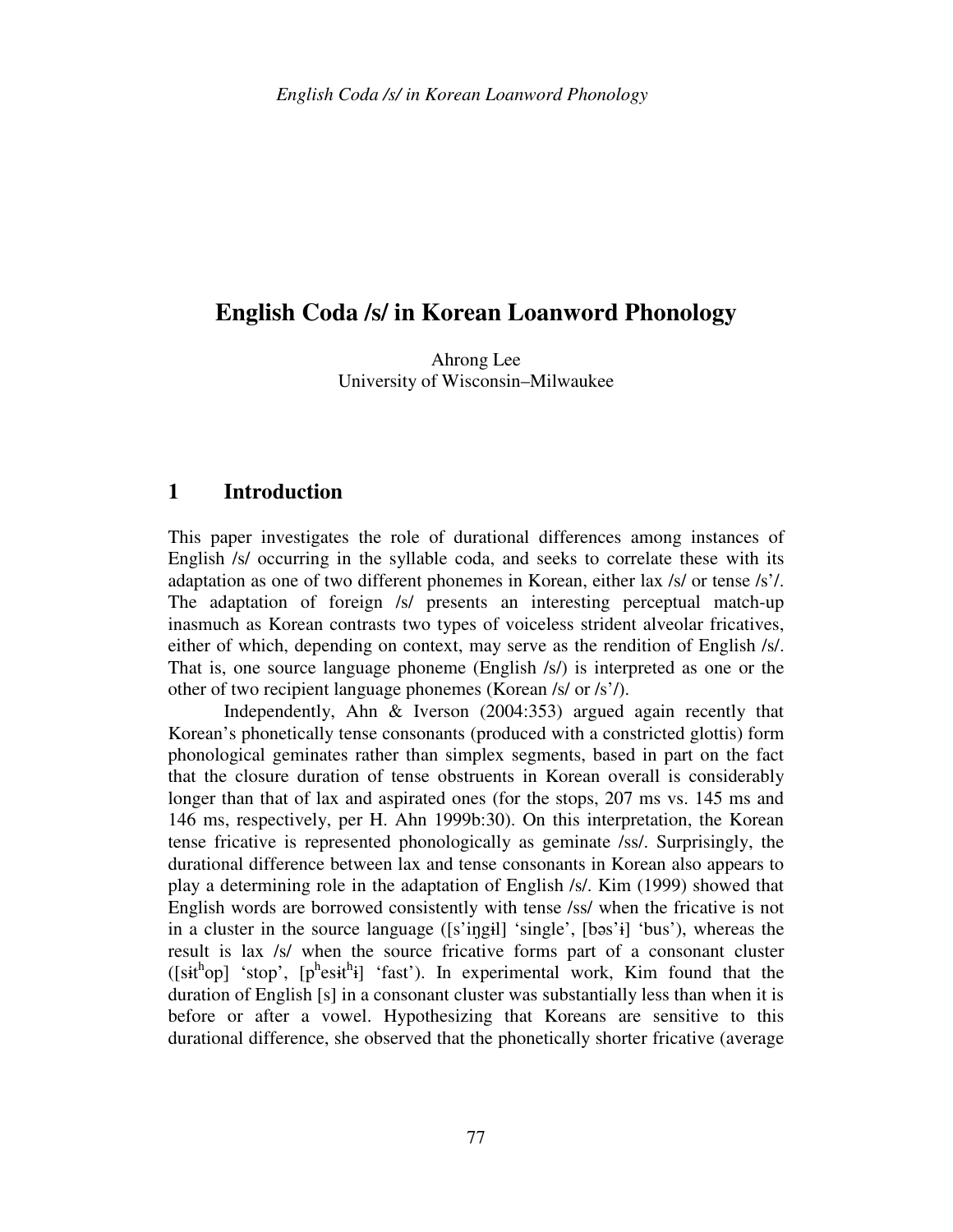133 ms) in English clusters is consistently adapted as lax /s/ but the phonetically longer fricative in English singletons (average 170 ms) is adapted as tense /ss/ (or [s']). Though Kim's studies on the adaptation of English /s/ did not consider the Korean tense fricative to be a phonological geminate, its period of turbulence or frication is generally longer than that of lax /s/ (albeit insignificantly so, per H. Ahn 1999a:69 — 199.0 ms for [s'], 194.1 ms for [s] — but significantly so in the more comprehensive studies of Kim & Curtis 2002 and T. Cho et al. 2002). The closure duration of the tense stops is appreciably longer than that of the lax and aspirated stops, moreover, which parallels the generally reported frication difference between tense /ss/ and lax /s/ (as well as the distinct geminate versus singleton difference among medial nasals and liquids: Heo & Lee 2004, 2005). Thus, it would appear that perceived duration strongly correlates with tenseness in the Korean obstruent system overall, which in turn supports the view that the positional sub-phonemic length differences in the English fricative are apprehended directly by Korean listeners (Iverson & Lee 2004), and so presumably are contrastive in the language.

 Davis & Cho (2005), on the other hand, maintain that the correlation is not robust, noting specifically that Kim was troubled by the adaptation of final sonorant consonant plus /s/ clusters in words like [tens'i] 'dance' or  $[p^h$ ols'i] 'false', which have the tense (or phonologically geminate) fricative despite being part of a source language cluster. Kim did not measure durations in these final clusters, however, but merely assumed that English [s] should also be phonetically short in sonorant consonant plus /s/ clusters because it is short in obstruent clusters involving [s]. If the duration of English [s] in these environments is in fact relatively long, though, then these sounds would follow the same general pattern of adaptation that Kim had identified. In fact, in a comprehensive acoustic study of English /s/ over a full range of environments, Klatt (1974) showed that  $/s/$  is shorter by 40% in clusters with stops (the [s] that Koreans adapt as lax), but shorter by only 15% in clusters with sonorant consonants (the [s] which Koreans adapt as tense). Thus, it would appear that Koreans adapt instances of the English fricative following a sonorant as tense [s'] (= /ss/) because these are above the threshold of brevity that marks the non-tense obstruents in Korean, with appreciably longer duration of frication than occurs in English [s] in an obstruent cluster. The remainder of this paper reports on a production and perception experiment further testing the hypothesis that source language durational differences correlate with the variable adaptation of English /s/ as either lax (simplex) or tense (geminate) in Korean.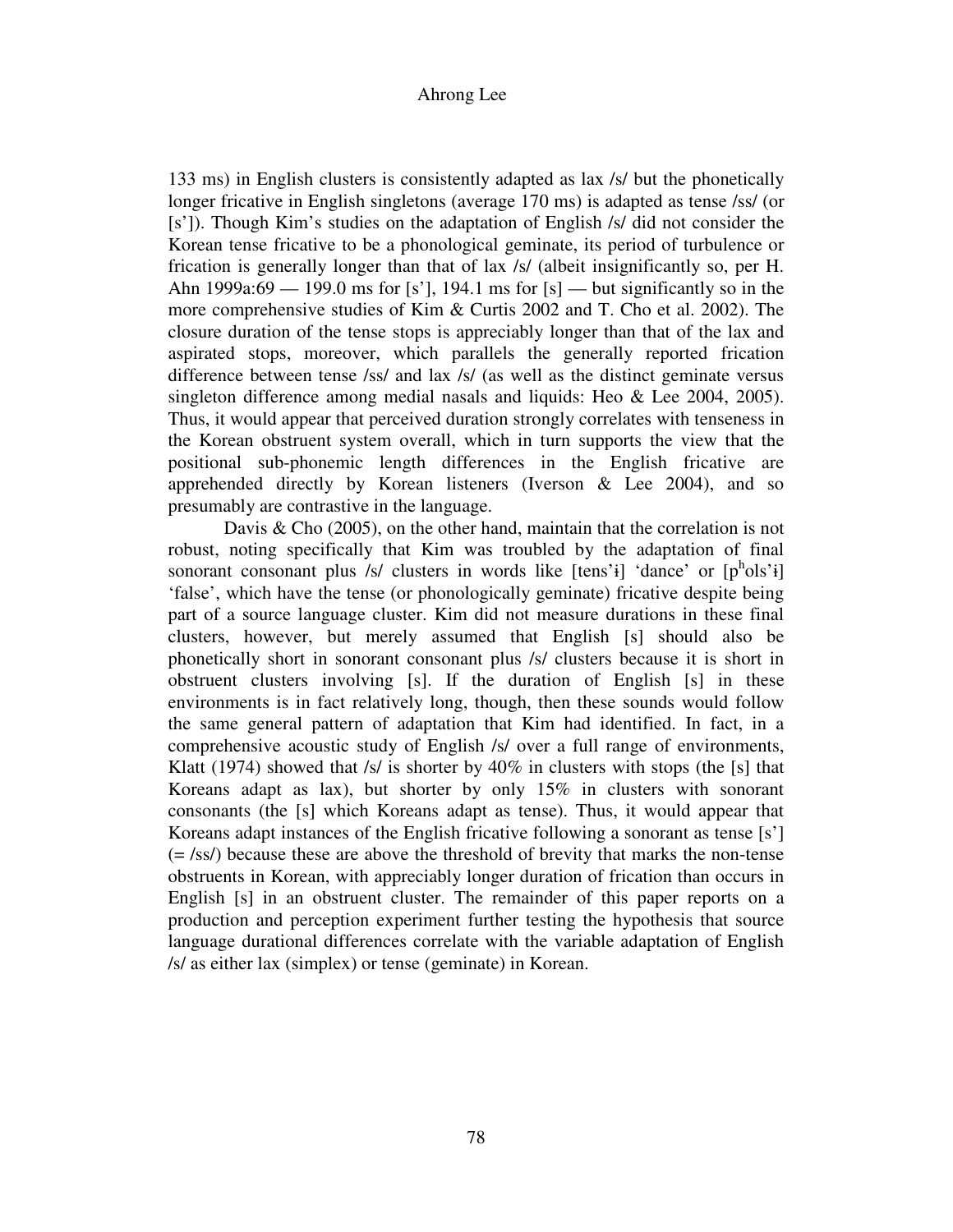# **2 Experiment 1: English coda [s] as spoken by native speakers of Korean**

Experiment 1 was designed to test the hypothesis that Korean listeners perceive phonetically long English [s·] as tense or geminate /ss/ and phonetically short English [s] as lax or singleton /s/ in Korean. To provide an accurate description of the perception of English /s/ in word-final position, I had native speakers of Korean who know English produce English words with a word-final /s/ instead of going through a written list of English loanwords in Korean. The reason for this is that, in most cases, English  $/s/$  is represented by a single  $\langle s \rangle$  in Korean orthography irrespective of its phonetic or phonemic realization, i.e., lax [s] (/s/) or tense [s'] (/ss/). The practice in Korean to select the grapheme  $\langle s \rangle$  in loanword adaptation of foreign /s/ presumably has to do with aesthetic reasons in the orthography (<ss> is graphically more complex and less legible at a distance), so in order to minimize the effect of spelling, the stimuli in Experiment 1 were not displayed orthographically to the subjects, either in English or in Korean.

# **2.1 Methods**

# **2.1.1 Subjects**

Eight native Korean-speaking undergraduates from the University of Wisconsin-Milwaukee (UWM) voluntarily participated in the experiment, none of whom had any linguistics background. All of them had had experience with English as a second language in the United States for six months to three years at the maximum, and their age ranged from twenty-two to thirty-eight years. However, the subjects in this experiment are not entirely naïve speakers since, to some extent, they are aware of differences between English and Korean in terms of pronunciation even though they were not told what was intended to be measured in the study. For this reason, I expect to conduct a larger-scale experiment in the future with native speakers of Korean who have not been exposed to an Englishspeaking environment in order to elicit more reliable and robust data.

## **2.1.2 Procedure**

Each of the subjects was digitally recorded using a Belkin voice recorder microphone in a quiet conference room at UWM, and the frication duration of the /s/ was measured using the speech analysis application, Praat (version 4.1.9). Pictures with an English sentence and a blank at the bottom were presented to the subjects, who were asked to say the English-sourced word for the blank, but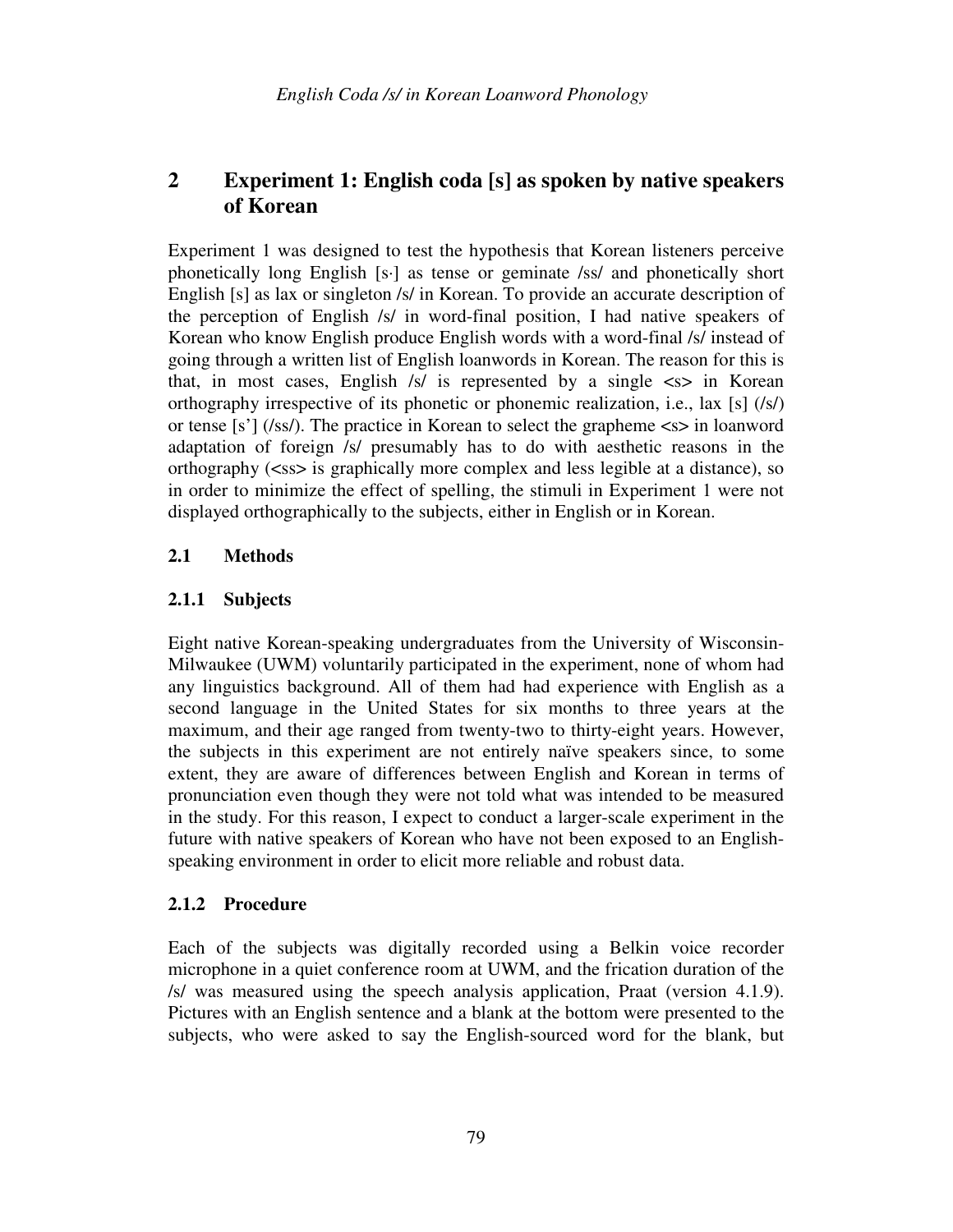pronounced in Korean. To elicit the word 'Greece', for example, a map of the country was shown to them with the sentence, "Athens is the capital of \_\_\_\_\_" on the picture. I also verbally translated the sentence into Korean to them, which means that they had not only visual cues to produce a word for each picture but also auditory cues in Korean in order to help them produce each word with a more natural Korean pronunciation. The words that they were to produce are given in Table 1.

| #<br>V       | $VC$ #           | C#        |
|--------------|------------------|-----------|
| Greece       | dance            | crust     |
| tennis       | France           | desk      |
| bus          | ambulance        | breakfast |
| terrace      | false            | breast    |
| rice         | <b>SARS</b>      | first     |
| virus        | Alps             | fast      |
| asparagus    | Matrix           | disk      |
| sauce        | (Boston Red) Sox | just      |
| <b>Swiss</b> | sense            | last      |
| slice        | license          | paste     |

| Table 1: English test words with coda /s/ |  |
|-------------------------------------------|--|
|-------------------------------------------|--|

 The target words thus consisted of thirty tokens of English words with /s/ in coda position. These can be grouped into three types: ten words contained word-final /s/ preceded by a vowel, another ten had final /s/ after a consonant, and the third group of 10 positioned /s/ between a vowel and a final consonant. Words of the third type with /s/ occurring in coda position but not word-finally (*crust*, etc.) were used as a control condition, as the duration of /s/ is known to be shorter here than word-final /s/ in the first and the second type (T. Cho et al. 2002). In addition, the word 'SARS', an acronym for 'Severe Acute Respiratory Syndrome', was included in the list despite the fact that the final 's' is not actually pronounced as [s] in English, but as [z], because the word is borrowed into Korean as [s'as'ɨ], with tense [s'] for both fricatives.

## **2.2 Results**

Measurements revealed that the duration of final [s] is longer than that of preconsonantal [s] in coda position for all speakers although the durational range of the segments showed individual variation. The duration of [s] in the target words for all Korean subjects (A through H) is presented in Table 2. Table 2A list the measurements of final [s] following a vowel, Table 2B final [s] following a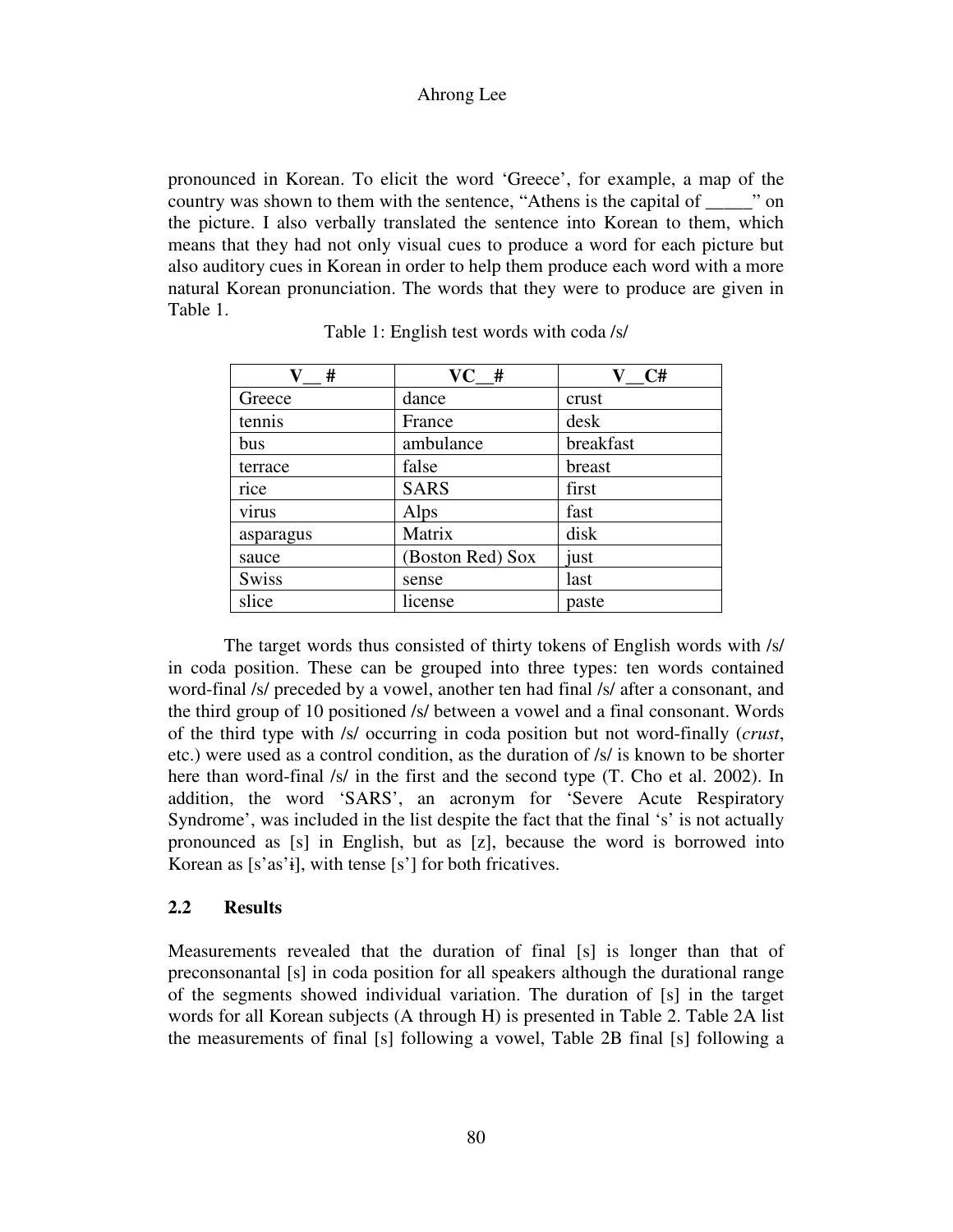consonant, and Table 2C coda [s] before a consonant.

Table 2: Duration of [s] for all subjects and individual average (in milliseconds)

| <b>Subjects</b> | A   | B   | C   | D   | E   | F   | G   | $\bf H$ |
|-----------------|-----|-----|-----|-----|-----|-----|-----|---------|
| Greece          | 159 | 162 | 127 | 198 | 197 | 128 | 131 | 234     |
| tennis          | 140 | 192 | 152 | 187 | 176 | 180 | 152 | 180     |
| bus             | 248 | 188 | 143 | 262 | 184 | 178 | 144 | 188     |
| terrace         | 201 | 191 | 138 | 279 | 199 | 139 | 142 | 192     |
| rice            | 151 | 193 | 131 | 277 | 205 | 163 | 132 | 199     |
| virus           | 185 | 204 | 124 | 220 | 209 | 171 | 153 | 167     |
| asparagus       | 206 | 165 | 150 | 243 | 191 | 159 | 119 | 182     |
| sauce           | 145 | 172 | 139 | 197 | 182 | 172 | 147 | 199     |
| <b>Swiss</b>    | 153 | 167 | 110 | 205 | 169 | 159 | 130 | 175     |
| slice           | 233 | 195 | 125 | 244 | 162 | 175 | 148 | 194     |
| Average         | 182 | 183 | 134 | 231 | 187 | 162 | 140 | 191     |

A. English coda /s/ after a vowel

|  |  | B. English coda /s/ after a consonant |
|--|--|---------------------------------------|
|--|--|---------------------------------------|

| <b>Subjects</b> | A   | B   | $\mathbf C$ | D   | E   | F   | G   | H   |
|-----------------|-----|-----|-------------|-----|-----|-----|-----|-----|
| dance           | 184 | 148 | 154         | 212 | 178 | 110 | 163 | 167 |
| France          | 144 | 175 | 140         | 208 | 179 | 115 | 133 | 161 |
| ambulance       | 192 | 196 | 148         | 278 | 202 | 153 | 215 | 159 |
| false           | 188 | 150 | 150         | 203 | 181 | 169 | 190 | 160 |
| <b>SARS</b>     | 183 | 190 | 129         | 196 | 220 | 233 | 145 | 167 |
| Alps            | 216 | 170 | 141         | 188 | 186 | 192 | 182 | 148 |
| Matrix          | 215 | 154 | 122         | 175 | 177 | 146 | 197 | 145 |
| (Red) Sox       | 217 | 141 | 129         | 199 | 212 | 189 | 252 | 141 |
| sense           | 131 | 183 | 136         | 179 | 182 | 138 | 196 | 153 |
| license         | 141 | 166 | 107         | 185 | 190 | 155 | 147 | 169 |
| Average         | 181 | 167 | 136         | 202 | 191 | 160 | 182 | 157 |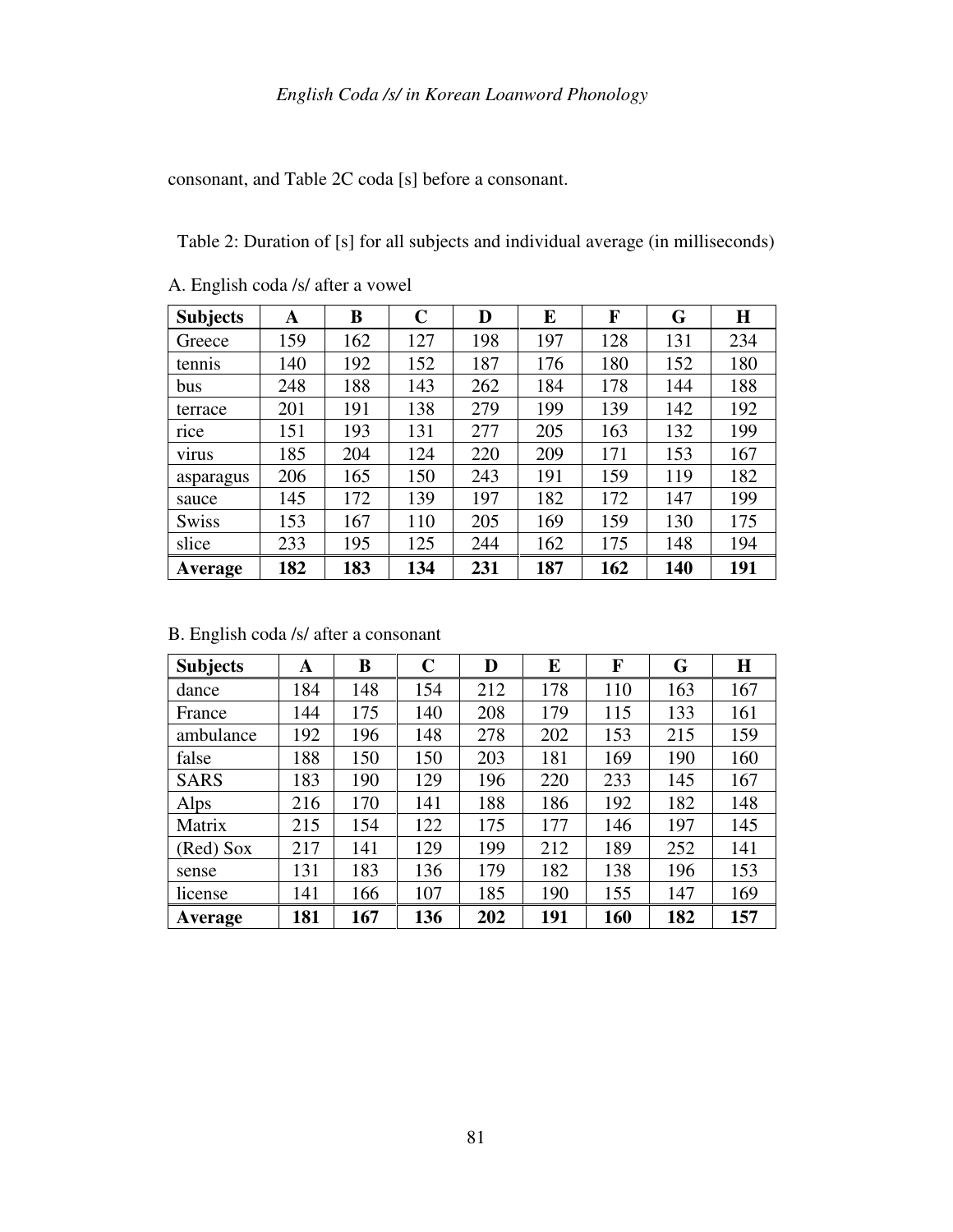| <b>Subjects</b> | A   | B   | $\mathbf C$ | D   | E   | F  | G  | H  |
|-----------------|-----|-----|-------------|-----|-----|----|----|----|
| crust           | 38  | 98  | 41          | 96  | 83  | 77 | 38 | 95 |
| desk            | 85  | 79  | 66          | 102 | 107 | 47 | 66 | 89 |
| breakfast       | 83  | 92  | 57          | 40  | 63  | 72 | 99 | 48 |
| breast          | 99  | 92  | 48          | 68  | 69  | 59 | 49 | 79 |
| first           | 88  | 104 | 63          | 108 | 93  | 77 | 73 | 87 |
| fast            | 104 | 60  | 59          | 59  | 89  | 64 | 62 | 60 |
| disk            | 95  | 62  | 60          | 66  | 71  | 72 | 80 | 55 |
| just            | 106 | 85  | 45          | 82  | 83  | 69 | 72 | 79 |
| last            | 107 | 73  | 64          | 73  | 72  | 71 | 65 | 58 |
| paste           | 87  | 83  | 55          | 69  | 91  | 70 | 77 | 80 |
| Average         | 89  | 83  | 56          | 76  | 82  | 68 | 68 | 73 |

C. English coda /s/ before a consonant

 The minimum and the maximum duration of final [s] after a vowel was 110 ms and 279 ms, respectively, and that of final [s] after a consonant was 107 ms and 278 ms, respectively. That is to say, the final [s] sounds in the Table A and Table B words showed a similar durational range in Korean, both longer than preconsonantal coda [s] in Table 3B, whose minimum and maximum duration was 38 ms and 108 ms, respectively. The shortest duration of word-final [s] is from subject C, and the longest is from subject D. Overall, the average duration of final [s] after a vowel (*Greece*, etc.) was about 176 ms and that of [s] after a consonant (*dance*, etc) was about 172 ms across speakers. The average duration of preconsonantal [s], namely in s-clusters word-finally, was about 74 ms, which is 40% of the duration of word-final [s]. Figure 1 graphs a summary of the average duration of [s] in three different positions, with the y-axis representing milliseconds.



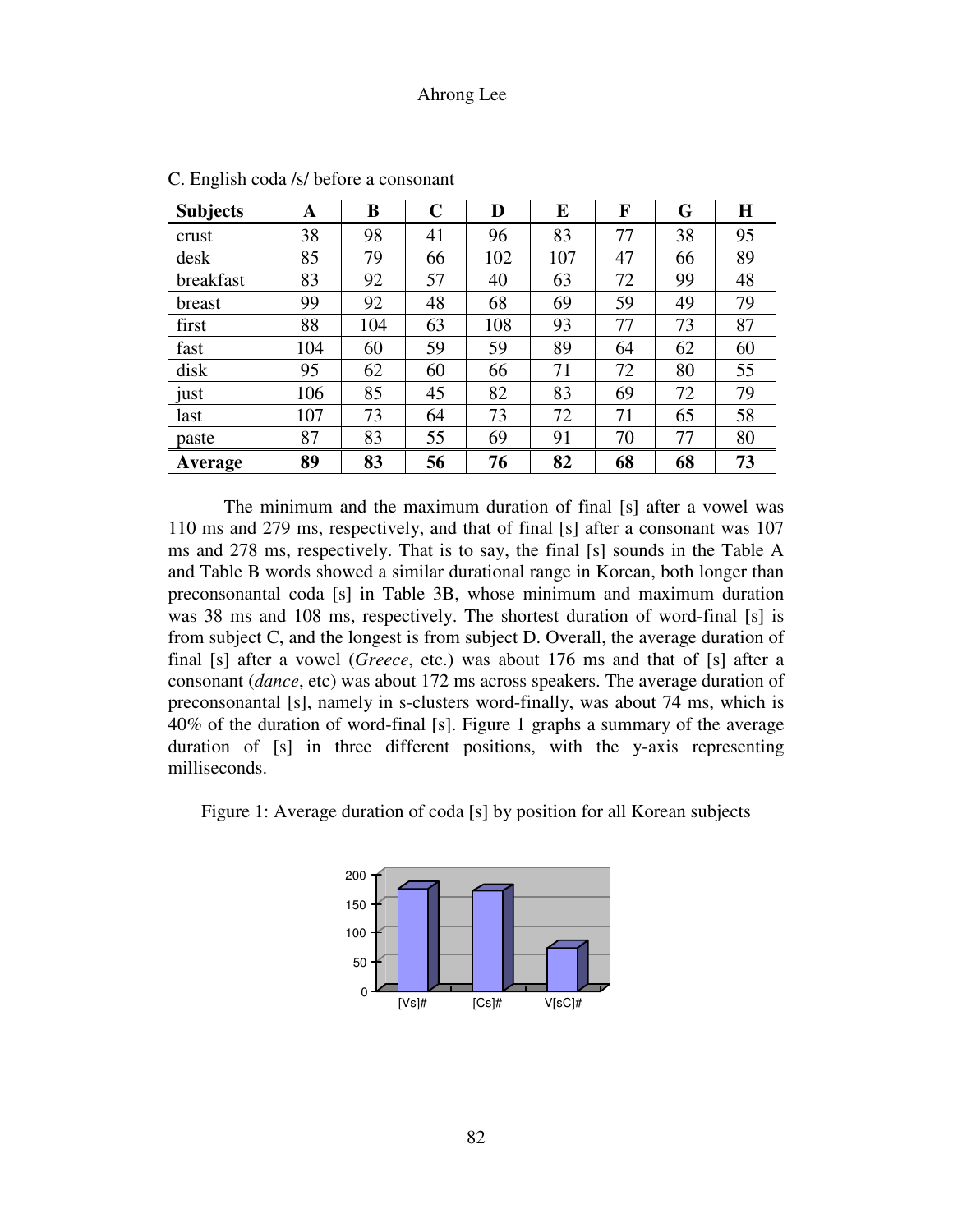As shown in Figure 1, the duration of word-final /s/ (176 ms postvocalically, 172ms postconsonantally) in English is consistently almost 60% greater than that of preconsonantal final /s/ (74 ms) when produced by the Korean speakers. In sum, measurements of the data showed that the duration of coda [s] in the speech of Koreans was shorter when it appeared as the final element in a final cluster.

# **3 Experiment 2: Perception of coda [s] as spoken by native speakers of English**

This perception experiment attempts to examine how Korean speakers categorize English /s/ into two different native phonemes, viz., /s/ and /ss/, and how the segment duration in the source language affects the categorization. It is expected that subjects are to judge phonetically longer fricatives to be the tense or geminate /ss/ and the shorter one to be the singleton /s/. The subjects (n=8) were the same as in the previous experiment, all of whom participated in this experiment after they completed the first one.

### **3.1 Methods**

The stimuli in the present study consisted of the same words as presented in Table 1, but this time the subjects were to listen to the recordings of two native speakers of English pronouncing the words in English. The subjects then were asked to select between /sɨ/ and /ssɨ/ (the epenthetic vowel [ɨ] is necessary word-finally as a coda fricative is not possible in Korean). A piece of paper was given to the subjects with the two choices of /si/ and /ssi/ for each word, all of which were presented in the same order as in the previous experiment. The words were spoken in the sentence "Say \_\_\_\_\_\_ again" in order to avoid the durational variability that can occur in the utterances of words in isolation (phrase-final lengthening, chiefly). Four words in the first type (*sauce*, *Swiss*, *slice*, *asparagus*) have /s/ both word-initially or word-medially and word-finally, but the measurements were all made on the final. The subjects listened to the recording one time from each native speaker except for subject C, who requested to hear it again after listening to each speaker.

 The English speakers, one female and one male, were asked to pronounce each word in the sentence "Say \_\_\_\_\_ again" at normal speed and were recorded as in Experiment 1. The duration of /s/ for the two native speakers in each of the tokens was measured as presented in the first two columns of Table 4, with the results of the judgment task for the Korean subjects (choosing between Korean lax /s/ and tense /ss/) presented in the last two columns.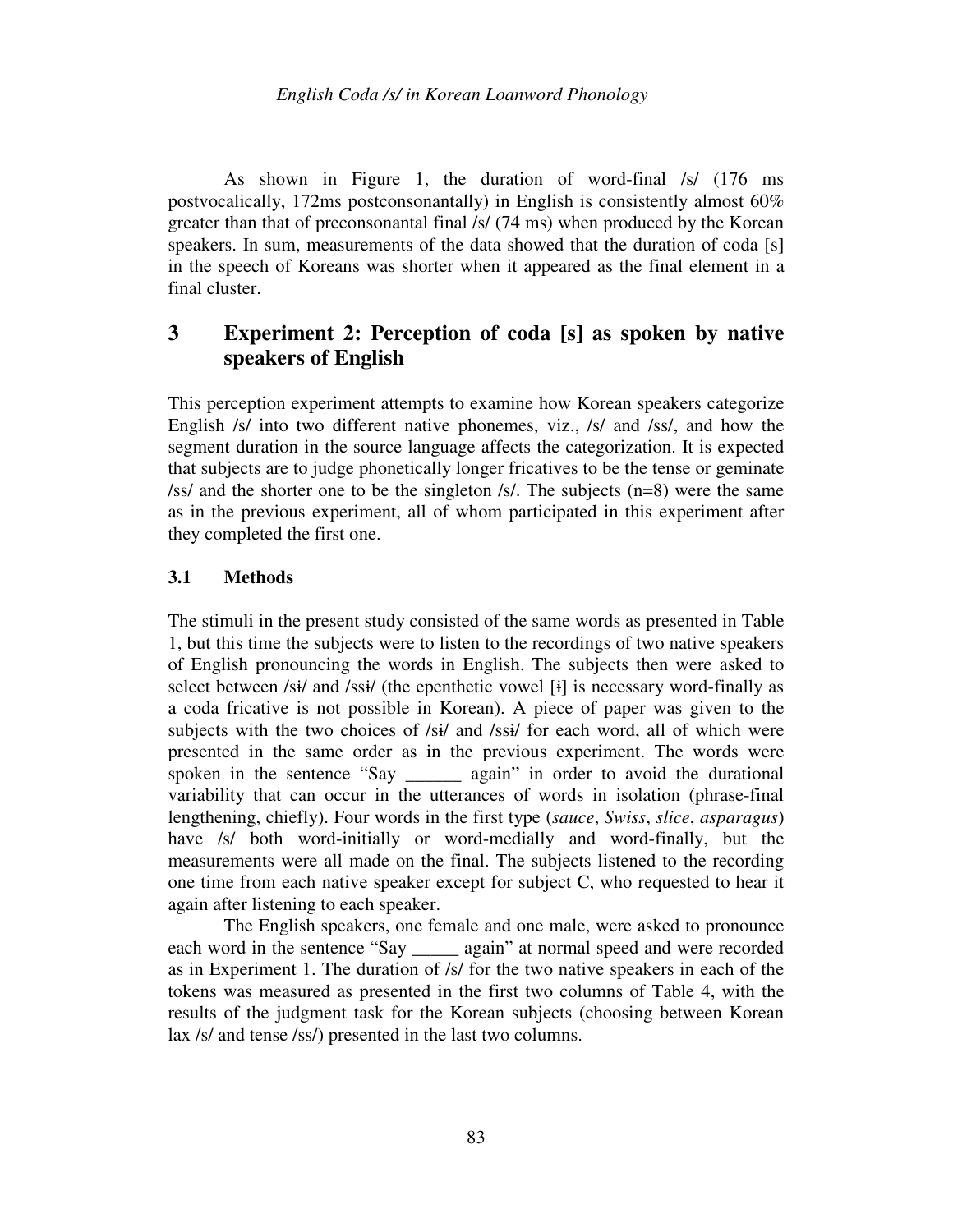## **3.2 Results**

As Table 4 reveals, both speakers showed longer duration for English /s/ in wordfinal position than in preconsonantal position, which confirms previous studies of English that found [s] to be longer in word-final position and shorter in consonant cluster sequences (Klatt 1974). The following tables show the result of the perception experiment where Korean speakers presented sensitivity to durational differences of English /s/ depending on different position in a word when they categorize the segment as either a singleton /s/ or a geminate /ss/. In Table 4, the durations of the final /s/ of the words pronounced by the two English speakers are presented with the number of the subjects who made a choice between /sɨ/ and  $\sqrt{\text{ssi}}$ .

 The average duration of coda /s/ for Speaker A was 152 ms word-finally after a vowel (*Greece*), 140 ms word-finally after a consonant (*Alps, dance*) and 91 ms before a consonant (*crust)*. The average duration of /s/ for Speaker B in these three environments was 163 ms, 129 ms and 92 ms, respectively. Thus, both speakers showed the longest duration of coda /s/ in word-final position after a vowel, and the shortest duration of coda /s/ in preconsonantal position. The durational difference between postconsonantal (140/129 ms) and postvocalic final /s/ (152/163 ms) is not substantial, however, but it runs about 40-50% longer than the average duration of preconsonantal coda /s/ (91/92 ms).

Table 4: Duration of coda /s/ for two native speakers of English

| Word         | <b>Speaker A</b> | <b>Speaker B</b> | /s/          | $\sqrt{s'}$    |
|--------------|------------------|------------------|--------------|----------------|
| Greece       | $150$ ms         | 143 ms           |              |                |
| Tennis       | $155$ ms         | $157$ ms         | 2            | 6              |
| <b>Bus</b>   | 166 ms           | 177 ms           |              | 8              |
| Terrace      | 179 ms           | $154 \text{ ms}$ |              | 7              |
| Rice         | $134 \text{ ms}$ | 168 ms           |              | 8              |
| Virus        | $144 \text{ ms}$ | 159 ms           |              | 8              |
| Asparagus    | 168 ms           | $201$ ms         | --           | 8              |
| Sauce        | $159$ ms         | $160 \text{ ms}$ |              | $\overline{7}$ |
| <b>Swiss</b> | $122$ ms         | $164 \text{ ms}$ | 3            | 5              |
| Slice        | $144 \text{ ms}$ | 150 ms           | 2            | 6              |
| Average      | $152$ ms         | $163$ ms         | $13\%/10/80$ | $87\% (70/80)$ |

A. After a vowel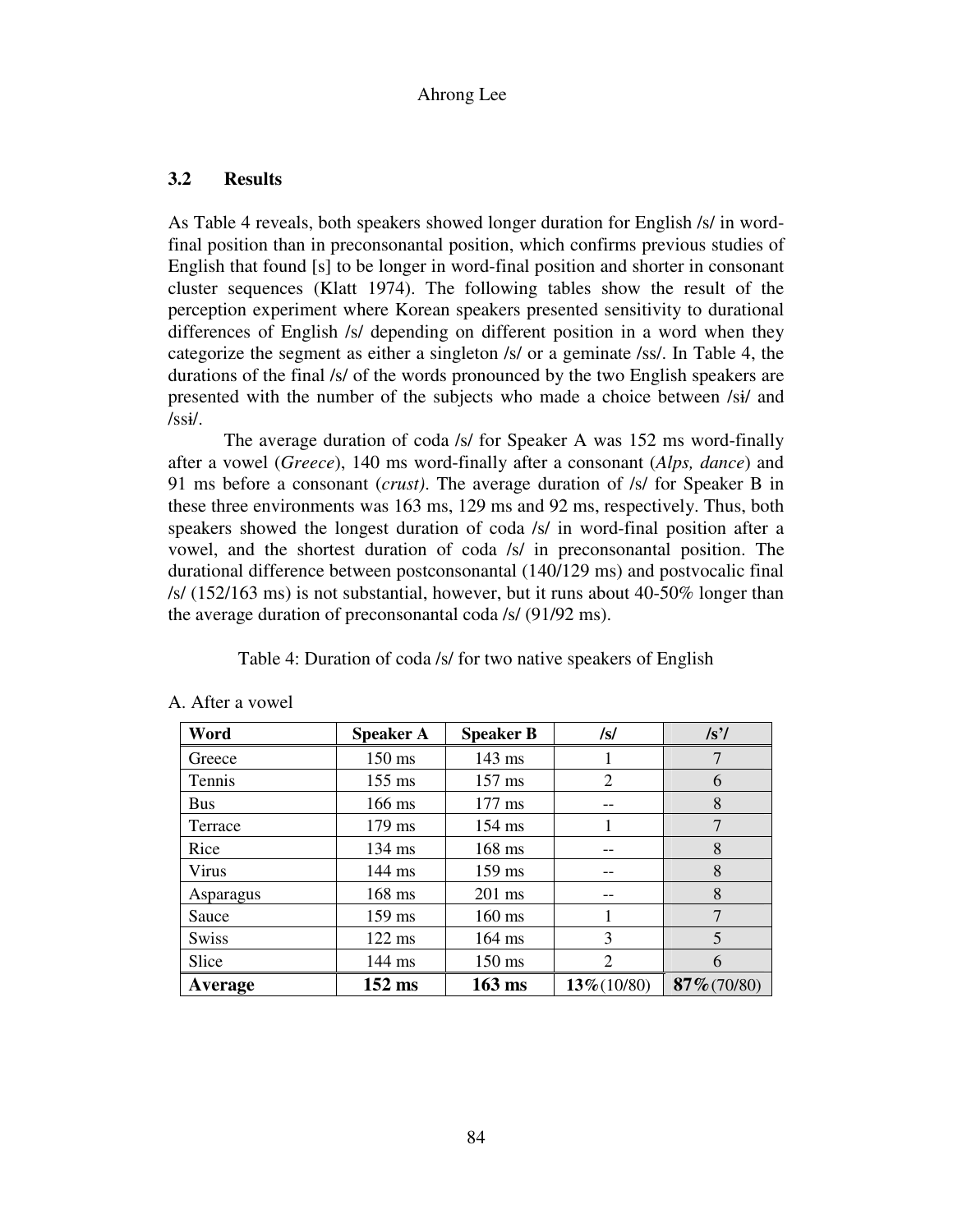|  | B. After a consonant |
|--|----------------------|
|--|----------------------|

| Word             | <b>Speaker A</b> | <b>Speaker B</b> | /s/            | /s'            |
|------------------|------------------|------------------|----------------|----------------|
| Dance            | 139 ms           | $110$ ms         | 2              | 6              |
| France           | $168$ ms         | $125$ ms         | 2              | 6              |
| Ambulance        | $155 \text{ ms}$ | $129$ ms         |                | 8              |
| False            | $145 \text{ ms}$ | 152 ms           |                | 8              |
| *SARS            | $70 \text{ ms}$  | $67$ ms          | 4              | 4              |
| Alps             | $108$ ms         | $105$ ms         |                | 8              |
| Matrix           | $153 \text{ ms}$ | 118 ms           |                | 8              |
| (Boston red) sox | 142 ms           | $125$ ms         |                | 8              |
| Sense            | $110 \text{ ms}$ | 172 ms           | 3              | 5              |
| License          | $122$ ms         | $127$ ms         | 2              | 6              |
| Average          | 140 ms           | $129$ ms         | 16\% $(13/80)$ | $84\% (67/80)$ |

## C. Before a consonant

| Word             | <b>Speaker A</b> | <b>Speaker B</b> | /s/            | /s'          |
|------------------|------------------|------------------|----------------|--------------|
| Crust            | 92 ms            | 85 ms            | 8              |              |
| Desk             | 98 ms            | $103$ ms         | 8              |              |
| <b>Breakfast</b> | $90 \text{ ms}$  | $87 \text{ ms}$  | 7              |              |
| <b>Breast</b>    | 78 ms            | 97 ms            | 8              |              |
| First            | 93 ms            | 97 ms            | 7              |              |
| Fast             | 81 ms            | 99 ms            | 7              |              |
| Disk             | $95 \text{ ms}$  | $87 \text{ ms}$  | 8              |              |
| Just             | $92 \text{ ms}$  | 96 ms            | 8              |              |
| Last             | 96 ms            | $75 \text{ ms}$  | 8              |              |
| Paste            | 97 ms            | 98 ms            | 8              |              |
| Average          | 91 ms            | 92 ms            | $96\% (77/80)$ | $4\% (3/80)$ |

 In fact, most of the Korean subjects in this experiment categorized the phonetically longer word-final /s/ of English (*Greece, Alps, dance*) as tense or geminate /ss/ in Korean (87% /ss/ for English postvocalic final /s/, 84% /ss/ for English postconsonantal final /s/), whereas they dominantly categorized the phonetically shorter preconsonantal coda /s/ of English (*crust, desk*) as lax or simplex /s/ (just 4% /ss/ for English preconsonantal coda /s/). Figure 2 presents this finding in graphic form.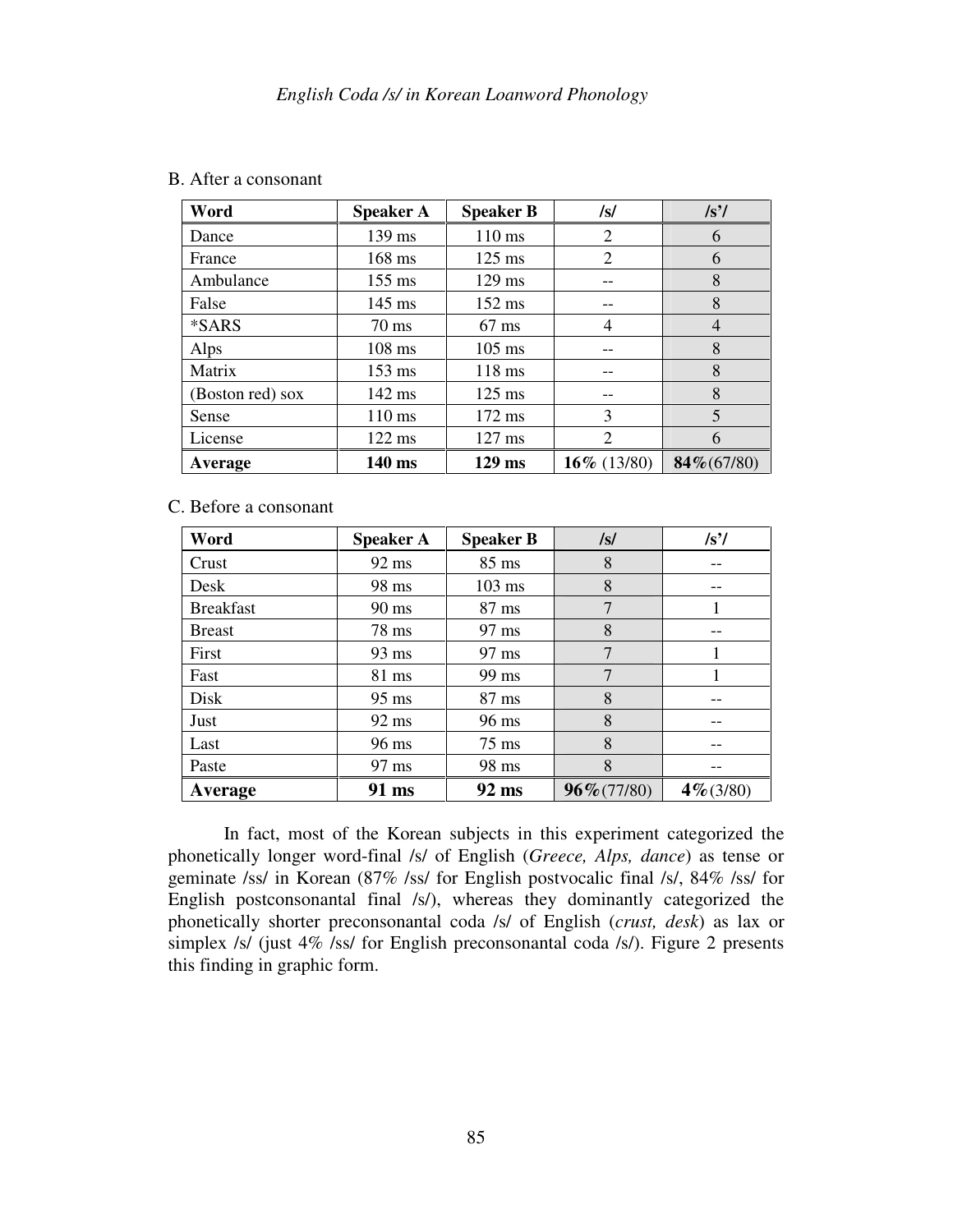

Figure 2: Perception of /s/ and /ss/

 These results confirm the hypothesis that, in source language codas, at least, Koreans perceive phonetically long English [s·] as tense, phonologically geminate /ss/ but phonetically short English [s] as lax, single /s/. Interestingly, as noted above, the test word 'SARS' has a word-final voiced fricative [z] in English, not [s] (though the extent of voicing in English final /z/ is in fact quite marginal; cf. Iverson & Salmons 2003). This voiced or lenis fricative, which does not occur phonologically in Korean, was perceived by the half of the subjects as singleton /s/ even though the word has been borrowed into Korean as [s'as'i], with tense */ss/*. What triggered the subjects to consider the phonetically partially voiced [z] as a short /s/ in Korean is presumably the effect of the short duration of the segment in English, which was just 70 ms for Speaker A and 67 ms for Speaker B. This lends further support to the idea that source language fricative duration differences, though redundant, make up a key perceptual property in Korean, where consonantal duration is contrastive according to many analyses of Korean phonology, most recently Ahn & Iverson (2004).

# **4 Discussion**

The overall results of the experiments in this study suggest that there is a systematic length difference in the articulation of English /s/ in coda position, and that this difference determines a consistent adaptation of the English fricative as either tense /ss/ or lax /s/ in Korean. Specifically, English coda /s/ is borrowed as tense /ss/ when it appears in word-final position, whether it appears postvocalically (*tennis*, *bus*, etc.) or postconsonantally (*dance*, *false*, etc.), whereas it is borrowed as lax /s/ when it is the first element of a cluster (*fast*, *disk*, etc.). This corresponds to the durational differences in the production of English /s/ in syllable-internal clusters by native speakers, for whom /s/ followed by an obstruent shows much shorter duration than /s/ preceded by a consonant, either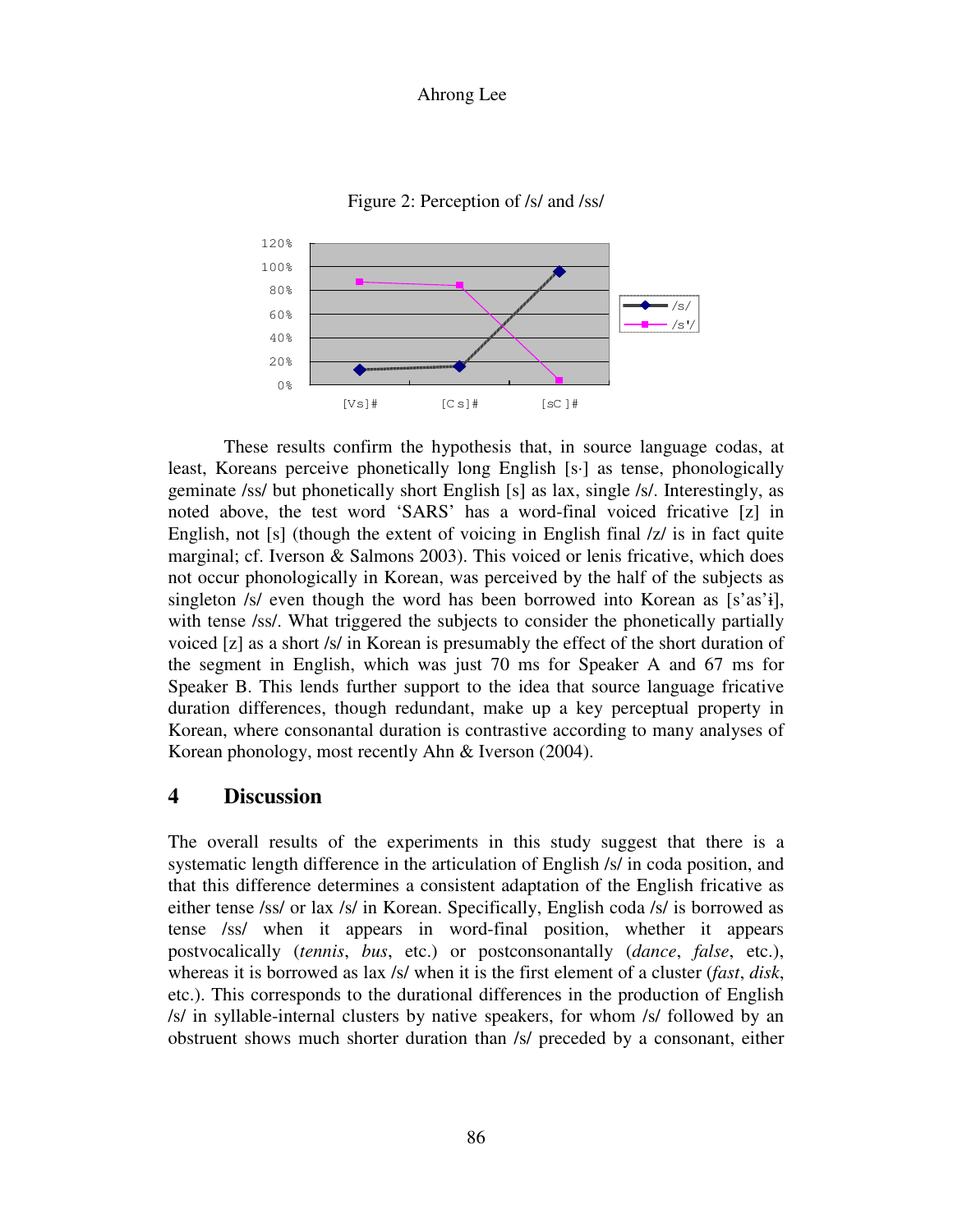obstruent or sonorant. Klatt (1974:60) uncovered this phenomenon in a comprehensive study of English /s/ duration more than thirty years ago: "If [s] is followed by a plosive in a two-element cluster, the [s] duration is shortened to 60% of the value [of prevocalic [s]: AL]. If [s] is preceded by a nasal or plosive, the [s] duration is shortened to 85 %." In other words, it is not that  $/s/$  is short in a cluster, but that it is short when it occurs as the first element in the cluster, as the data in the previous section bear out. Kim's (1999) claim that the duration of English [s] in a cluster was significantly shorter than it is when before or after a vowel and that Koreans are sensitive to the duration differences in the adaptation of English /s/ still holds true, but it needs to be refined: in a syllable-internal cluster, the English fricative is short enough to be perceived as lax singleton /s/ in Korean when it occurs before another consonant in the source word (*stop, snap; desk, fast*), but not when it occurs after (*dance, false, matrix*), where it is long enough to be perceived as tense or geminate /ss/.

Davis & Cho's (2005) view that the adaptation of English /s/ is not dependent on duration is based on the misunderstanding that a postconsonantal fricative in words like *dance* or *false* is as short as the preconsonantal fricative in words like *desk* and *fast*. But, in fact, as shown first by Klatt (1974) and confirmed here, the duration of postconsonantal /s/ is appreciably greater than that of preconsonantal /s/ within the English syllable, approaching that of prevocalic /s/, which is regularly adapted as /ss/ in Korean. The general thesis put forward by Kim (1999) thus still holds, namely, that the phonetic duration of /s/ in various English environments is the determining factor for its adaptation in Korean.

 The systematic but variable adaptation of English /s/ in Korean suggests that the native phonological system plays a primary role in perceiving source language sounds. Specifically, the durational differences in surface expressions of /s/ are a subphonemic, redundant feature in the English source language; but these differences are perceptually salient in the Korean recipient language, where they contrast phonemes across the system, including two kinds of fricatives, lax or short /s/ and tense or long /ss/. This is the basis for the consistent adaptation of one English fricative as either of two Korean equivalents, singleton /s/ or geminate /ss/.